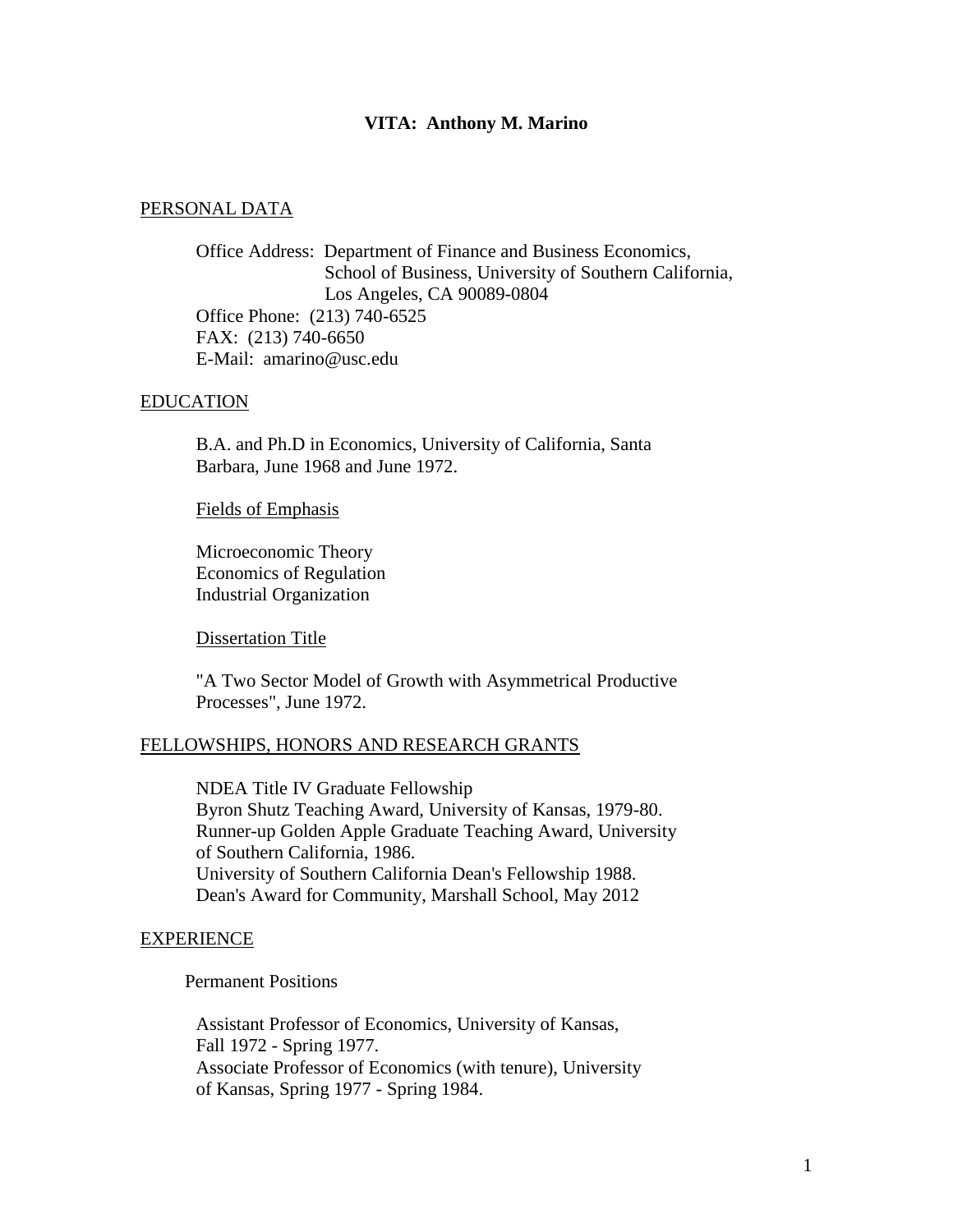Associate Professor of Finance and Business Economics (with tenure), School of Business, University of Southern California, Fall 1985 -1989. Professor of Finance and Business Economics, University of Southern California, Fall 1990.

## Temporary Positions

Lecturer, Economics, University of California, Santa Barbara, Fall 1971. Visiting Associate Professor of Economics, University of California, Santa Barbara, Fall 1978 - Spring 1980. Visiting Associate Professor of Finance and Business Economics, School of Business, University of Southern California, Fall 1982 - Spring 1984.

#### PUBLISHED PAPERS

"On the Neoclassical Version of the Dual Economy," *The Review of Economic Studies*, XLII (July 1975), 435-444.

"A Remark on the Causal Region in the Two Sector Model of Growth," *The International Economic Review*, XVII (October 1976), 785-786.

"Optimal Capacity Expansion with Economies of Scale and Growing Demand," *The Journal of Economics*, II (1976), 5-8.

"The Set of Profit Maximizing Prices Associated with Efficient Points of the Technology Set," *Metroeconomica*, XXVIII (January 1978), 83-89.

"Peak Load Pricing under Regulatory Constraint: Two Remarks" *Southern Economic Journal*, XLIV (January 1978), 606-615.

"Peak Load Pricing in a Neoclassical Model with Bounds on Variable Input Utilization," *The Bell Journal of Economics*, IX (Spring 1978), 249-259.

"Capacity Choice under Regulation in Variable Load Pricing Model with Diverse Technology," *Southern Economic Journal*, XLV (January 1979), 858-866.

"The Effects of a Rate of Return Constraint in a Variable Load Pricing Model with Diverse Technology," *Greek Economic Review*, I (December 1979), 82-98.

"Optimal Departures from Marginal Cost Pricing: The Case of a Rate of Return Constraint," *Southern Economic Journal*, XLVIII, (July 1981), 37-49.

"Rising Marginal Cost and Concavity of the Production Function" (with Y. Otani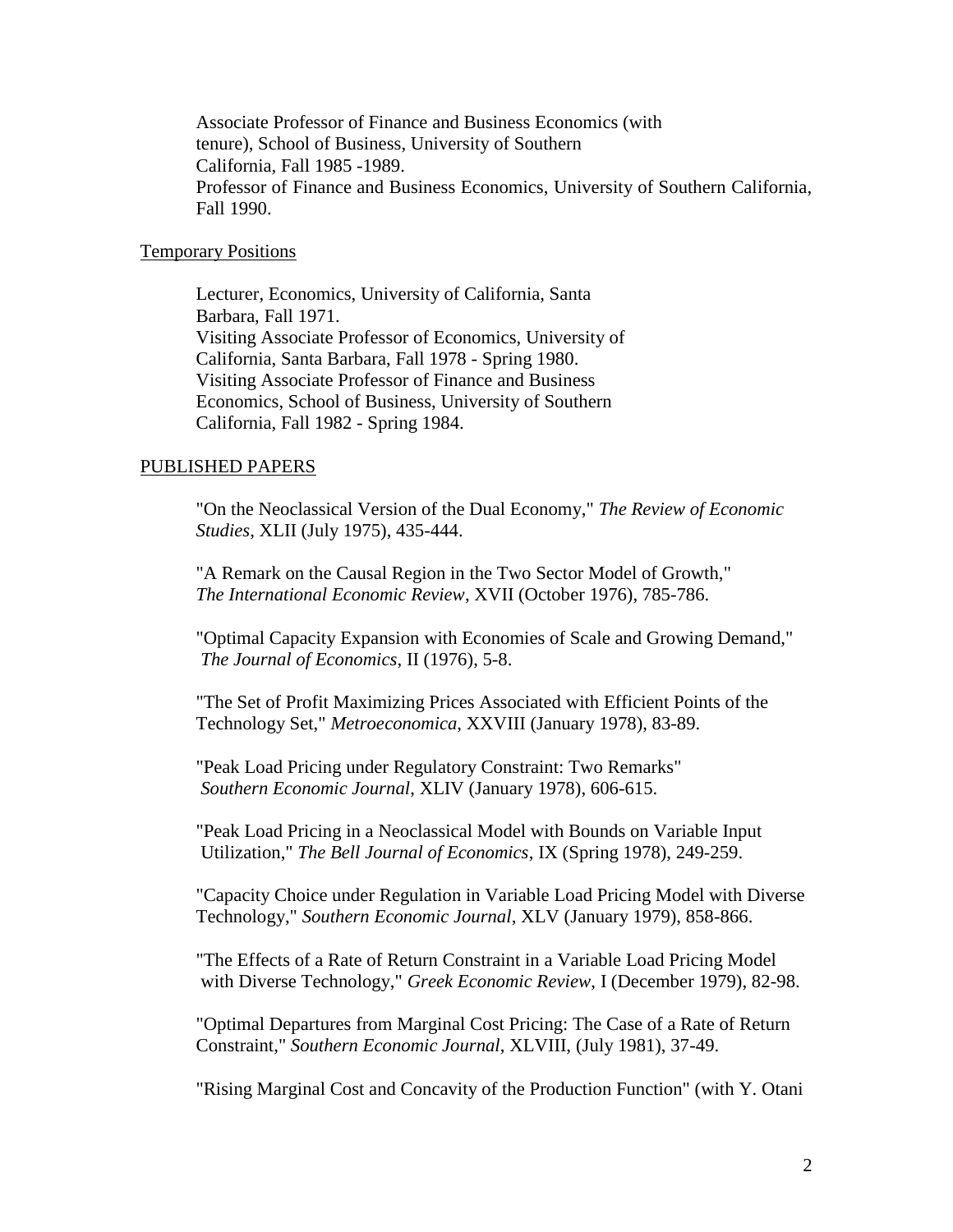and J. Sicilian), *Economics Letters*, VIII (1981) 293-299. "Residential Energy Conservation and Public Utilities: Regulatory Strategy" (with J. Sicilian), *Regulatory Reform and Public Utilities*, Edited by M. A. Crew, Lexington Books (November 1982), 183-211.

"An Adjustment Process Defined on a Constraint Surface with an Application to Ramsey Pricing" (with T. Mitsui), *Economics Letters*, XI (1983), 257-262.

"The Economic Efficiency of Direct Utility Investments in Conservation Measures" (with J. Sicilian), *Public Utilities Fortnightly*, CXI (#2, January 1983), 30-34.

"Utility Sponsored Information and Financial Incentive Programs: An Analysis of Economic Efficiency" (with J. Sicilian), *Resources and Energy*, VIII (September 1986), 245-266.

"Direct Investment in Conservation Measures by a Public Utility" (with J. Sicilian), *The Energy Journal*, VIII (April 1987), 137-146.

"The Incentive for Conservation Investment in Regulated Utilities" (with J. Sicilian), *Journal of Environmental Economics and Management*, XV (June 1988) ,173-188.

"Monopoly Liability and Regulation," *Southern Economic Journal*, LIV (April 1988), 913-927.

"Products Liability and Scale Effects in a Long-Run Competitive Equilibrium," *International Review of Law and Economics*, VIII (June 1988), 97-107.

"Incentive Contracts for Managers who Discover and Manage Investment Projects," (with Y.Chan and T. Campbell) *Journal of Economic Behavior and Organization*, XII (December 1989), 353-364.

"Market Share Liability and Economic Efficiency," *Southern Economic Journal*, LVII (January 1991), 667-75.

"Welfare and Product Testing by a Regulated Monopolist," (with Y-S Chan and T. Campbell), *Journal of Regulatory Economics*, III (March 1991), 57-68.

"An Incentive Based Theory of Bank Regulation" (with T. Campbell and Y-S Chan), *Journal of Financial Intermediation*, II (September 1992), 255-276.

"Incentives for Information Production and Optimal Job Assignment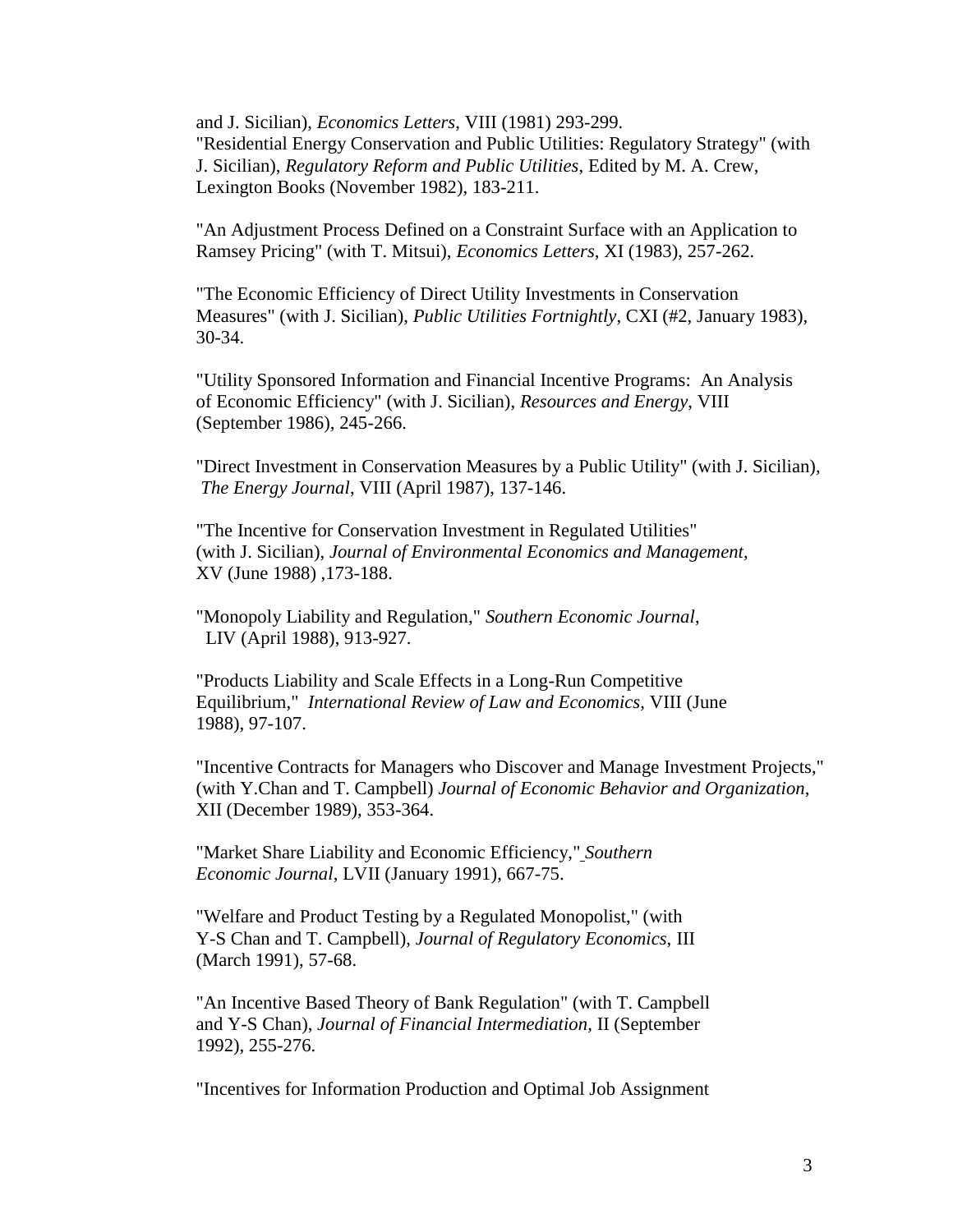with Human Capital Considerations" (with T. Campbell and Y-S Chan), *Economica*, LX (February 1993), 13-26.

"Regulation of Product Safety Characteristics under Imperfect Observability," (with Yuk-Shee Chan), *Journal of Regulatory Economics* VI (May 1994), 175-195.

"Myopic Investment Decisions and Competitive Labor Markets" (with T. Campbell), *International Economic Review* XXXV (November 1994), 855-875.

"Regulation of Product Safety Design Through Product Testing," *Journal of Regulatory Economics* VII (May 1995),255-274.

"Are Safety and Environmental Performance Standards Optimal Regulatory Instruments?," *Journal of Regulatory Economics* VIII (September 1995), 167-180.

"A Model of Product Recall with Asymmetric Information," *Journal of Regulatory Economics X*III ( November 1997), 245-265.

"Regulation of Performance Standards versus Equipment Specification with Asymmetric Information," *Journal of Regulatory Economics* XIV (July 1998), 5-19 (Lead article).

 "Internal Competition for Corporate Resources and Incentives in Teams" (with Jan Zabojnik), *Rand Journal of Economics* XXXV (Winter 2004), 710-727.

"Decision Processes, Agency Problems, and Information: An Economic Analysis of Capital Budgeting Procedures"(with John Matsusaka), *Review of Financial Studies* XVIII (Spring 2005), 301-325.

"Exceptions to the Rules: Variances from Regulatory Standards," *Journal of Regulatory Economics* XXIX (March 2006), 127-150 (Lead Article).

"Delegation versus an Approval Process and the Demand for Talent," *International Journal of Industrial Organization* XXIV (May 2006), 487-503.

"Merger, Ease of Entry and Entry Deterrence in a Dynamic Model," (with J. Zabojnik), *Journal of Industrial Economics* LIV (September 2006), 397-423*.*

"Delegation versus Veto in Organizational Games of Strategic Communication," *Journal of Public Economic Theory* IX (December 2007), 979-992.

"Synergistic Mergers in an Agency Context: An Illustration of the Interaction of the Observability Problem and Synergistic Merger," (with Tim Campbell), in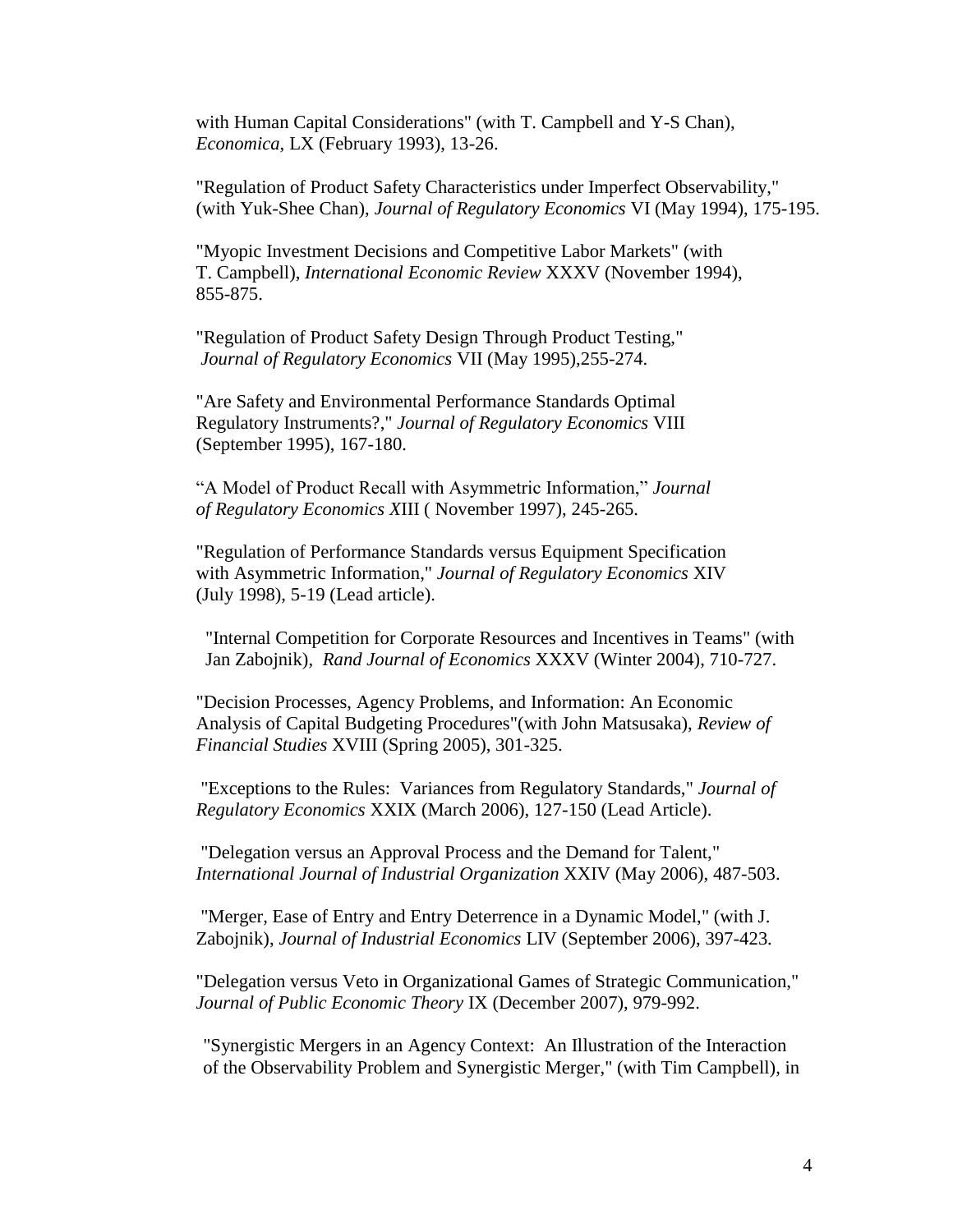Aggregation, Efficiency, and Measurement, R. Fare, S. Grosskopf and D. Primont, Editors, Vol. XVIII, Springer, 2007, pp. 45-62.

"Work-Related Perks, Agency Problems, and Optimal Incentive Contracts," (with Jan Zabojnik), *Rand Journal of Economics* XXXIX (Summer 2008), 565- 585.

"A Rent Extraction View of Employee Discounts and Benefits," (with Jan Zabojnik), *Journal of Labor Economics* XXVI (July 2008), 485-518.

"Disobedience and Authority," with John Matsusaka and Jan Zabojnik), *Journal of Law Economics and Organization* XXVI (December 2010), 427-459. (Lead Article)

"Simultaneous versus Sequential Knowledge Transfer in an Organization," *Information Economics and Policy* XXIII, (December 2011), 252-269.

"Transparency in Agency: The Constant Elasticity Case and Extensions," *International Journal of Industrial Organization* XXXIII, (March 2014), 9-21.

"Disclosure of Status in an Agency Setting," (with Oguzhan Ozbas) *The Journal of Economic Behavior and Organization* CV, (September 2014), 191-207.

"Work Environment and Moral Hazard," *The Journal of Regulatory Economics* XLVIII, (August 2015), 53-73.

"Design of Firm Specific Training in an Agency Relationship: Who Should Take the Initiative?," *Managerial and Decision Economics* XL (March 2019), 127-140. (Lead Article).

"Motivation, Human Capital Investment and Compensation in an Agency Problem," *Journal of Management and Strategy* X (August 2019), 37-58.

"Banning Information in Hiring Decisions," *Journal of Regulatory Economics* LVIII (August 2020), 33-58.

## BOOKS

*Microeconomic Cases and Applications* with T. Gilligan and M. Zupan, Harper Collins, 1992.

*Microeconomics for Business Decisions,* Manuscript, 2019*.*

*Microeconomics for Business* with Odilon Camara*,* Manuscript, 2020*.*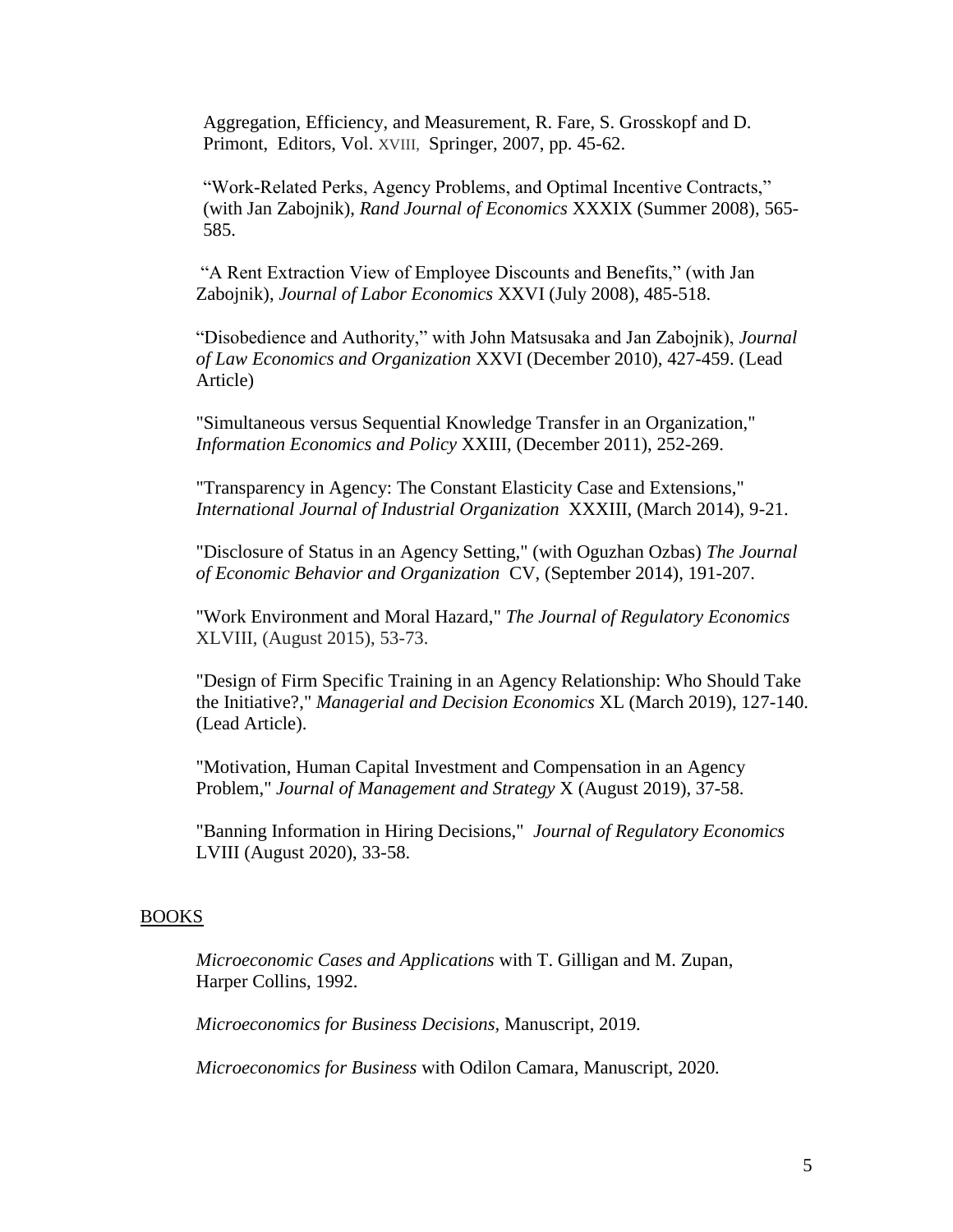### PAPERS PRESENTED

Seminar in Quantitative Economics, University of Missouri, Columbia, December, 1972.

North American Meeting of the Econometric Society, San Francisco, December 1974.

Midwest Economic Association Meetings, Chicago, April, 1975.

Missouri Valley Economic Association Meetings, St. Louis, February, 1976.

Missouri Valley Economic Association Meetings, Tulsa, February, 1977.

North American Meeting of the Econometric Society, New York, December 1977.

North American Meeting of the Econometric Society, Denver, September 1980.

Rutgers Research Seminar, Graduate School of Management, Rutgers University, Newark, March 1982.

Midwest Mathematical Economics Meeting, St. Louis, April 1982.

North American Meeting of the Econometric Society, New York, December 1982.

Seminar in Industrial Organization, University of California San Diego, Department of Economics, October 1984.

Applied Economics and Public Policy Seminar, University of Southern California, Department of Economics, March 1986.

Western Economic Association Meetings, Vancouver, July 1987.

The Applied Microeconomics Workshop, UCLA, May 1988.

Conference on Innovation Ownership and Control, Stockholm, June 1988.

Seminar in Economics, University of California Davis, April 1989.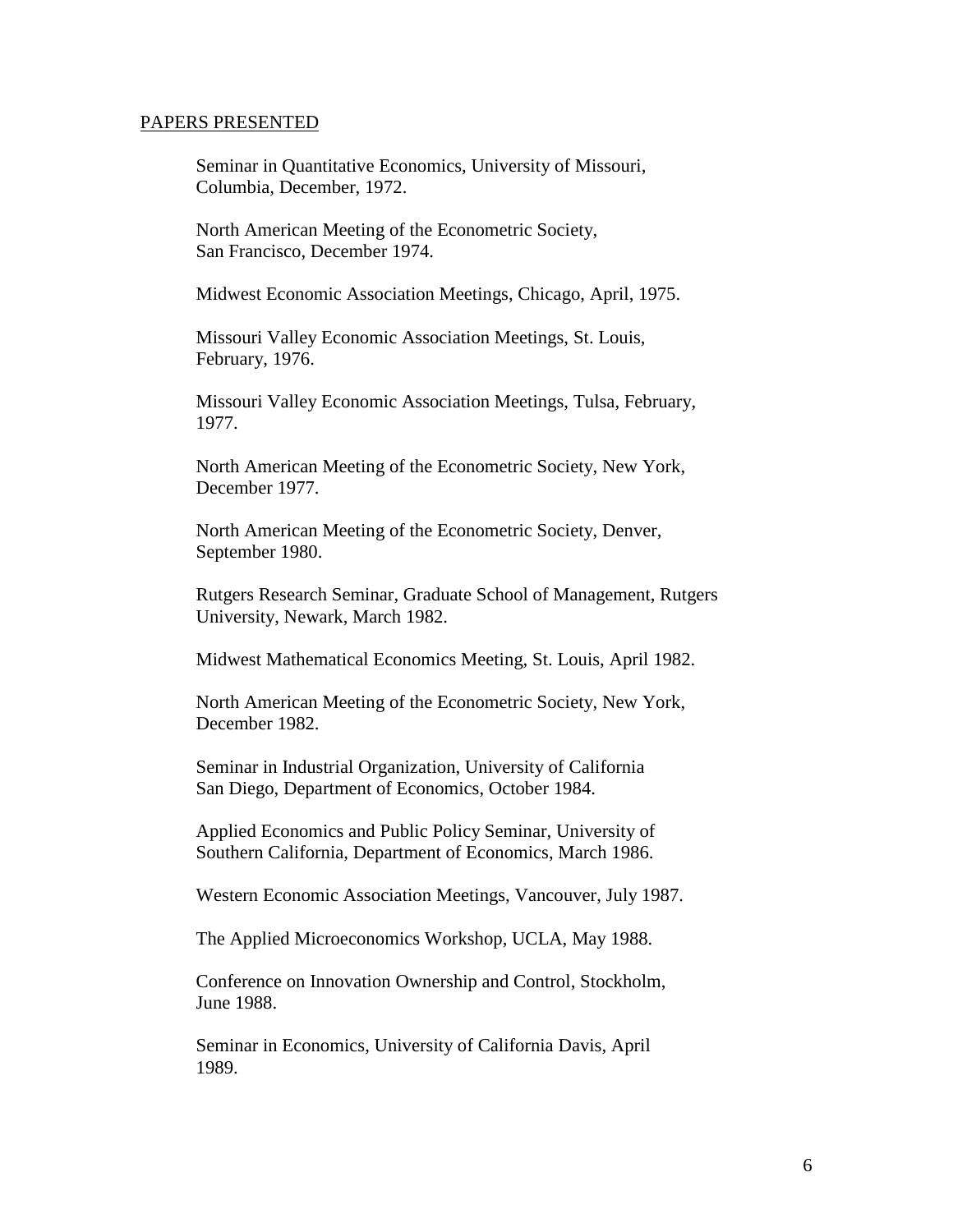Colloquium in Industrial Organization, Law and Economics, University of Connecticut, Storrs, co-sponsored by the Departments of Economics, Finance, and Agricultural Economics and Rural Sociology, April 1989.

Seminar in Economics, University of California Riverside, Graduate School of Management, April 1989.

Seminar in Finance, University of California Irvine, Graduate School of Management, May 1989.

Guest Lecturer at the University of Gothenburg School of Economics, Gothenburg, Sweden, June 1989 and June 1990.

North American Meeting of the Econometric Society, Washington D.C. December 1990.

Seminar in Economics, University of California, Santa Barbara, May 1991.

Seminar in Economics, University of California, Santa Barbara, May 1992. Western Economic Association Meetings, Summer 1992.

Seminar in Economic Theory, University of California, Riverside, October 1992.

Western Economic Association Meetings, Summer 1993.

Guest Lecturer at the University of Gothenburg School of Economics, Gothenburg, Sweden, May 1994.

Seminar in Economic Theory, University of California, Riverside, October 1996.

Economics Seminar, University of Kansas, 2001.

North American Meeting of the Econometric Society, Atlanta GA, January 2002.

International Conference on Organization Design, Corporate Governance, and Regulation, Center for Advanced Studies in Economic Theory, Milan, November, 2003.

Applied Economics Seminar and Brown Bag Seminar, USC, 1997, 1998, 1999, 2000, 2001, 2003, and 2004, 2010, 2011.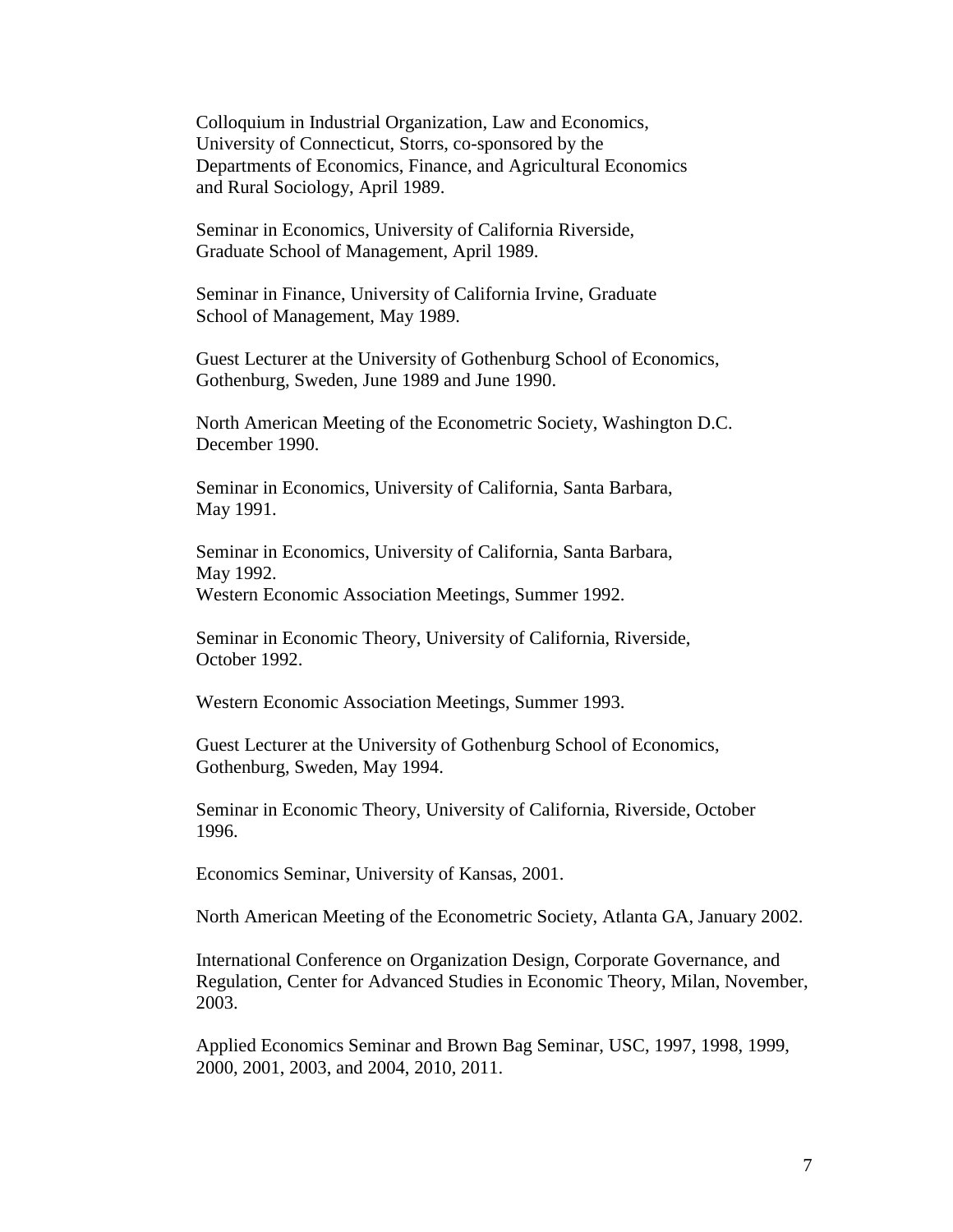North American Meeting of the Econometric Society, Philadelphia, PA, January 2005.

North American Meeting of the Econometric Society, Boston, MA, 2006.

Economics Seminar, University of Kansas, 2006.

Economic Theory Seminar, University of California, Riverside, 2006.

Visiting Scholar and Guest Lecturer, Copenhagen Business School, Finance Department and Strategy Group, 2008.

Economics Seminar, University of Kansas, 2011.

Economics Seminar, Queens University, 2012

Economics Seminar, University of Kansas, 2015.

FBE BB Seminar Series, Marshall School of Business, 2016.

FBE BB Seminar Series, Marshall School of Business, 2017.

FBE BB Seminar Series, Marshall School of Business, 2018.

FBE BB Seminar Series, Marshall School of Business, 2019.

### REVIEW WORK

| Paper Referee: | The American Economic Review                          |
|----------------|-------------------------------------------------------|
|                | Journal of Political Economy                          |
|                | The Journal of Labor Economics                        |
|                | The Review of Economic Studies                        |
|                | The International Economic Review                     |
|                | The Rand Journal of Economics                         |
|                | <i>Economic Inquiry</i>                               |
|                | The Journal of Economic Behavior and Organization     |
|                | The Southern Economic Journal                         |
|                | The Quarterly Review of Business and Economics        |
|                | The Journal of Industrial Economics                   |
|                | The International Journal of Industrial Organization  |
|                | Economic Journal                                      |
|                | The Energy Journal                                    |
|                | The Journal of Regulatory Economics                   |
|                | The Journal of Environmental Economics and Management |
|                |                                                       |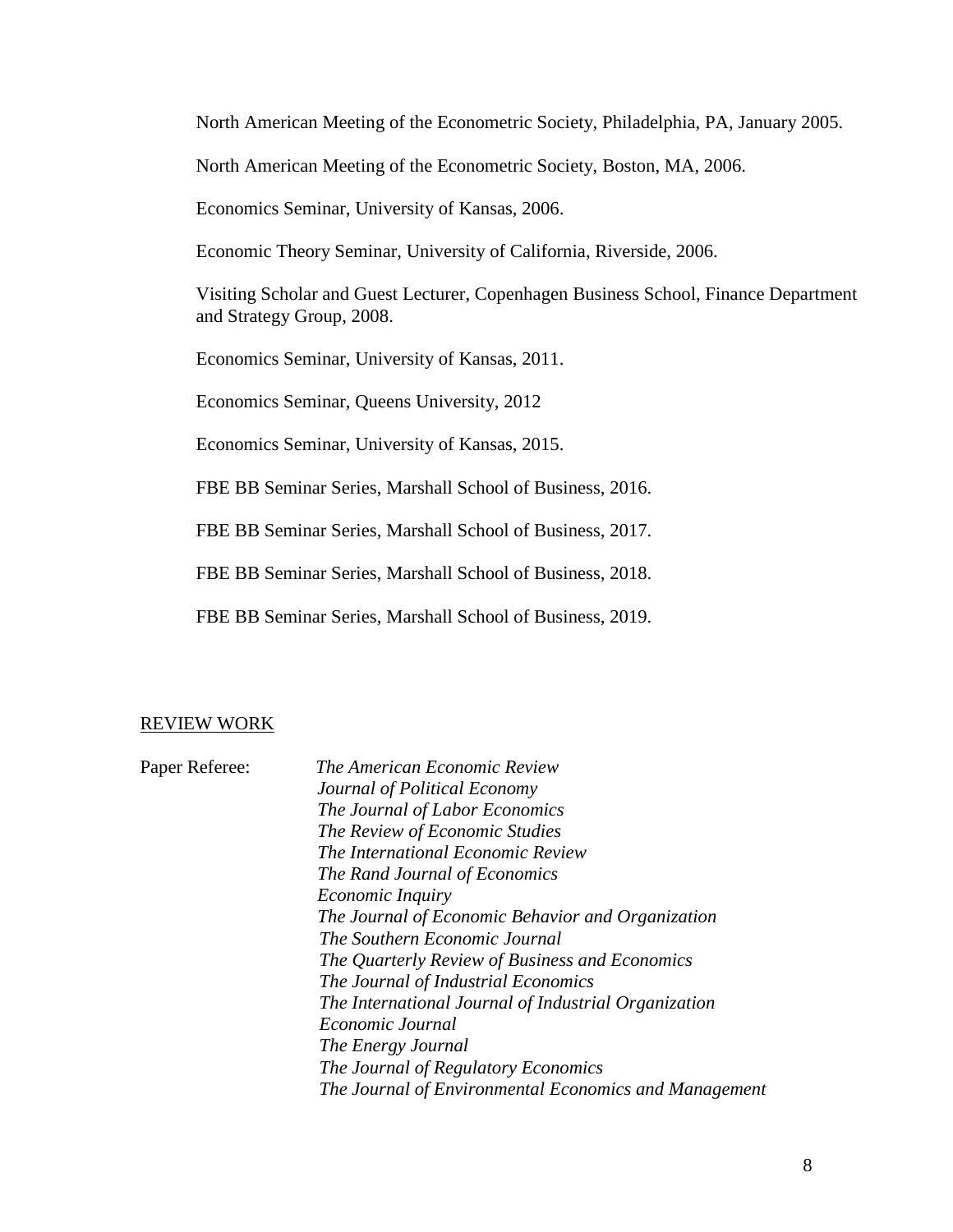*The National Science Foundation The Journal of Economic History The Journal of Economics and Management Strategy The Journal of Comparative Economics The Journal of Law Economics and Organization Journal of Productivity Analysis The Canadian Economic Journal The Journal of Institutional and Theoretical Economics The American Journal of Agricultural Economics The Scandinavian Journal of Economics The Manchester School American Economic Journal Policy*

## PRIMARY DEPARTMENTAL SERVICE

## University of Kansas

- 1974-1976: Chairman, Economics Department Undergraduate Committee.
- 1976-1978: Economics Department Graduate Advisor for M.A. Students.
- 1974-1978: Economics Department Planning and Advisory Committee.
- 1980-1982: Economics Department Planning and Advisory Committee.

## University of Southern California

- 1982-1984: Department of Finance and Business Economics (FBE) Research Committee and Director of the FBE Working Paper Series.
- 1984-1985: Director of the FBE Working Paper Series, Member of the School of Business Undergraduate Steering Committee, and Member of the FBE Annual Review Committee.
- 1985-1986: Co-Chairperson of the FBE Department, Director of FBE Working Paper Series, and The School of Business Undergraduate Steering Committee.